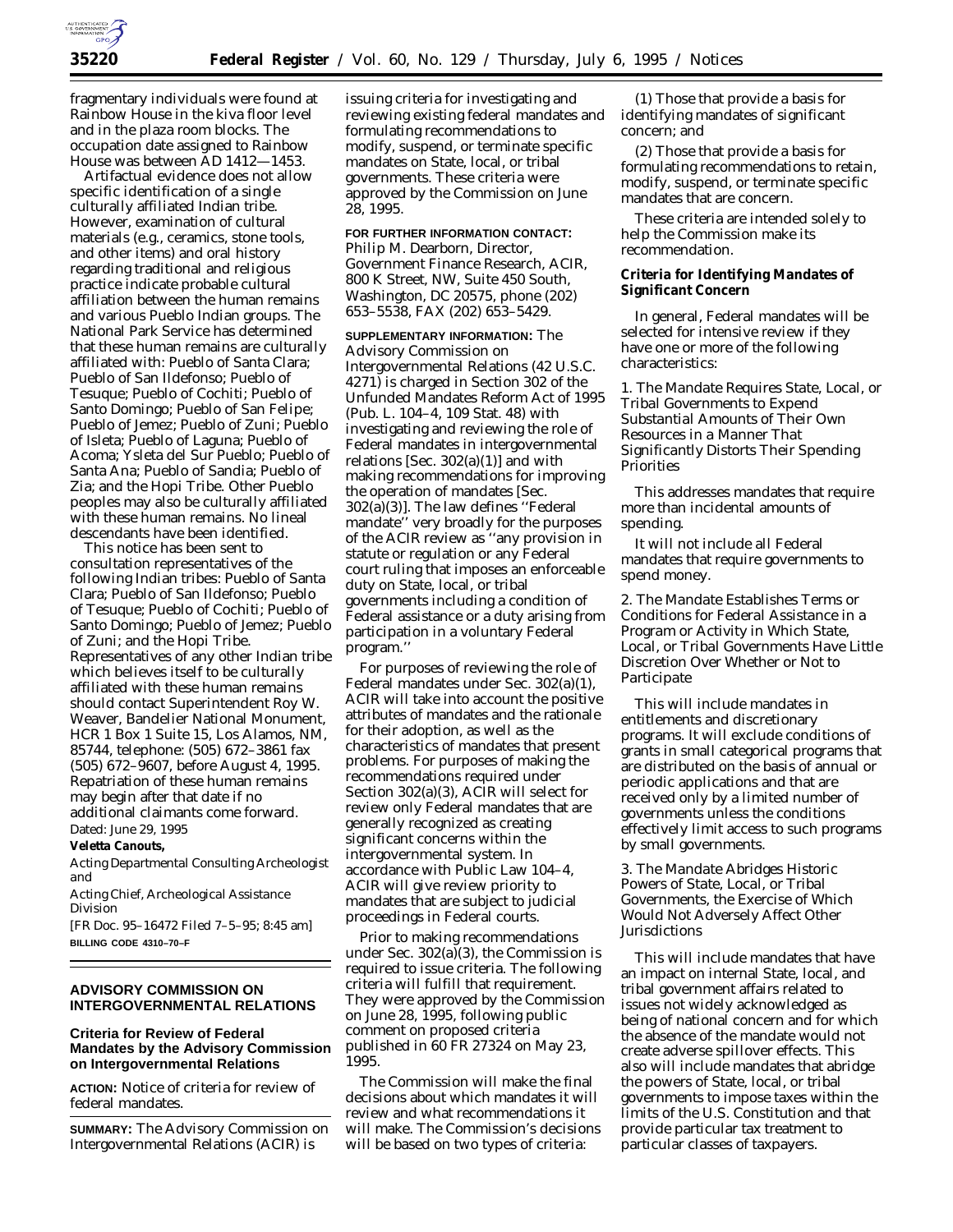# *4. The Mandate Imposes Compliance Requirements That Make it Difficult or Impossible for State, Local, and Tribal Governments to Implement*

Implementation delays, issuance of court orders, or assessment of finds may be indicative of mandate requirements that go beyond State, local, or tribal fiscal resources, or administrative or technological capacity, after reasonable efforts at compliance have been made.

*5. The Mandate has Been the Subject of Widespread Objections and Complaints by State, Local and Tribal Governments and Their Representatives*

This will include mandates that are based on problems of national scope, but are not Federally funded.

# **Criteria for Formulating Recommendations**

ACIR will investigate the specific characteristics of each Federal mandate causing significant concern in order to formulate specific recommendations, ACIR also will consider the beneficial and non-beneficial effects of mandates. For purposes of formulating such recommendations, ACIR will focus on specific provisions in laws, regulations, or court orders.

When a mandate affects a State, local, or tribal program that directly competes with a comparable private sector activity, ACIR will consider the effects of the mandate and the Commission recommendation on both the government and private sector. ACIR also will consider (1) impacts of mandates on working men and women and (2) mandates for utilization of metric systems.

ACIR will investigate each mandate selected for intensive review to determine whether or not they have one or more of the following characteristics that should be considered by ACIR in making its recommendations:

#### *1. Federal Intrusion*

• Requirements are not based on demonstrated national needs.

• Requirements are related to issues not widely recognized as national concerns or as being within the appropriate scope of Federal activities.

• Requirements are based on problems of national scope, but which State, local, or tribal governments have demonstrated ability or willingness to solve effectively, either independently or through voluntary cooperation.

• Requirements are based on problems of national scope, but are not Federally funded.

These mandates should be terminated, retained, funded, or modified to express non-binding national guidelines.

#### *2. Unnecessarily Rigid*

• Provisions do not permit adjustments to the circumstances or needs of individual jurisdictions.

• Provisions restrict flexibility to use less costly or less onerous alternative procedures to achieve the goal of the mandate.

• Provisions do not allow governments to set implementation or compliance priorities and schedules, taking into account risk analysis, greatest benefit, local capacity, or other factors.

These mandates should be modified to provide options, waivers, or exemptions, or be terminated.

#### *3. Unnecessarily Complex or Prescriptive*

• Requirements are unnecessarily detailed and difficult to understand.

• Provisions are too process-specific rather than results-oriented.

These mandates should be simplifed, clarified, or otherwise revised to facilitate understanding and implementation, or be terminated.

#### *4. Unclear Goals or Standards*

• Goals or standards are too vague, confusing, or poorly written to permit clear or consistent implementation of requirements or measurement of results.

These goals or standards should be rewritten or the mandate should be terminated.

#### *5. Contradictory or Inconsistent*

• Provisions in one mandate may make it difficult or impossible to comply with other provisions in the same or other Federal, State, local, or tribal laws.

• Requirements use conflicting and confusing definitions and standards.

These mandates should be modified to bring conflicting requirements into conformance. In some instances, it may be appropriate to terminate one or all of the requirements. Where possible, common definitions and standards should be used, especially in planning and reporting requirements.

#### *6. Duplicative*

• Provisions in two or more Federal mandates may have the same general goals but require different actions for compliance.

These mandates could be terminated, consolidated, or modified to facilitate compliance.

#### *7. Obsolete*

• Provisions were enacted when conditions or needs were different or before existing technologies were available.

• Provisions have been superseded by later requirements.

These mandates should be modified to reflect current conditions or existing technology. If a mandate is no longer necessary or has been superseded, it should be terminated.

*8. Inadequate Scientific and Economic Basis*

• Provisions were enacted based on inadequate or inconclusive scientific research or knowledge.

• Provisions are not based on current. peer-reviewed scientific research, when applicable.

• Provisions are not justified by appropriate risk assessment or costbenefit studies.

These mandates should be terminated or modified to reflect current science. In some cases, suspension of the mandate may be appropriate to provide time for additional research.

#### *9. Lacking in Practical Value*

• Requirements do not achieve the intended results.

• Requirements are perceived by citizens as unnecessary, insignificant, or ineffective, thereby producing credibility problems for governments.

• Requirements have high costs relative to the importance of the issue. These mandates should be evaluated to determine whether or not they are effective. If they cannot be shown to be effective and worthy of public support, they should be terminated. If they are effective, it still may be appropriate to suspend the mandates to allow time for public education and consensus building on their value.

### *10. Resource Demands Exceed Capacity*

• Requirements for compliance exceed State, local, and tribal governments' fiscal, administrative, and/or technological capacity.

These mandates should be terminated or modified to reduce compliance problems, or assistance could be provided to upgrade capacity. In some instances, compliance schedule extensions or exemptions may be appropriate.

#### *11. Compounds Fiscal Difficulties*

• Compliance with the requirements of any one mandate or with multiple mandates compounds fiscal difficulties of governmental jurisdictions that are experiencing fiscal stress.

In these situations, certain of the mandates affecting the jurisdictions exclusive of those that are vital to public health or safety—should be considered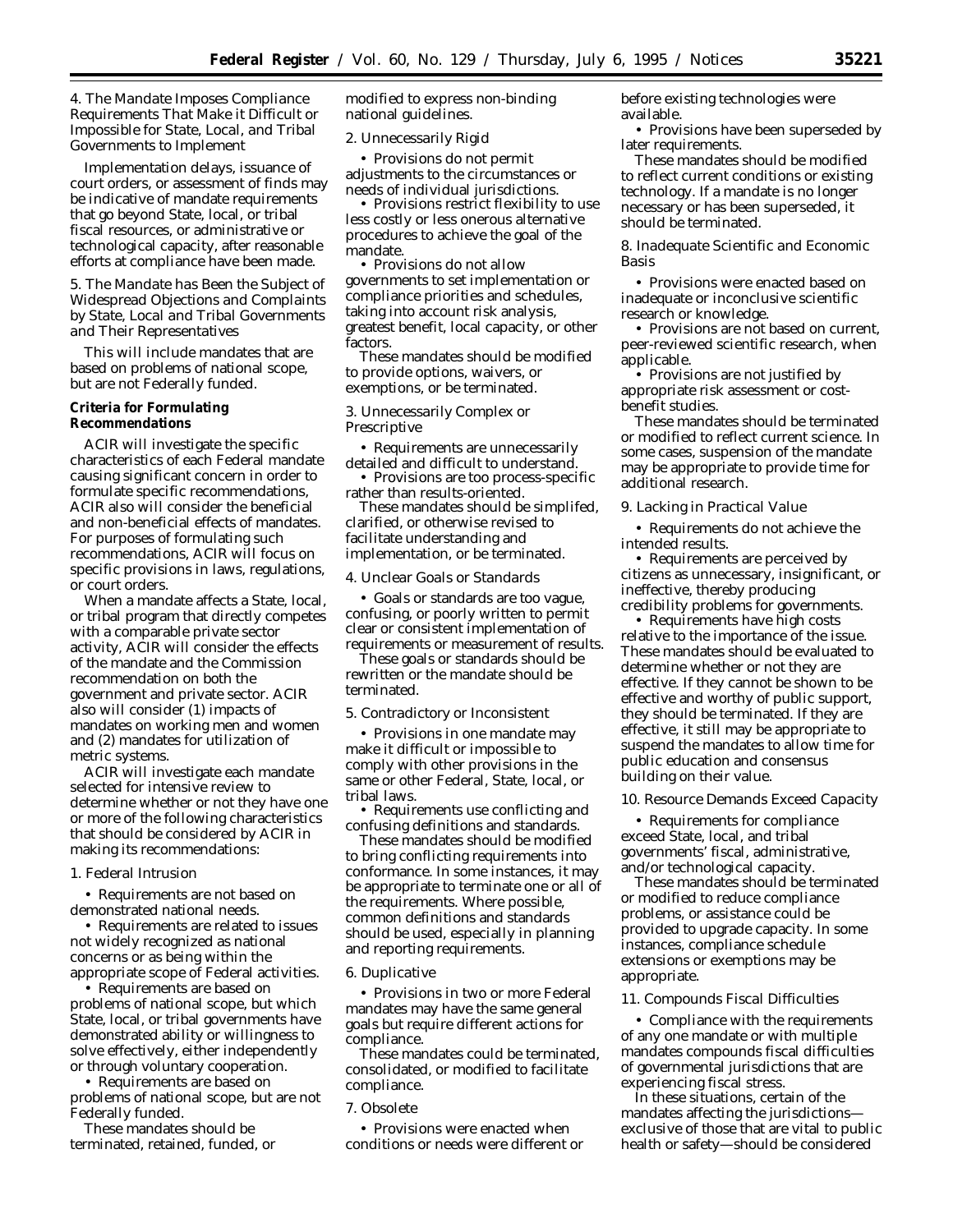for partial or total suspension until the government experiencing fiscal stress is able to comply. The conditions triggering considerations of such suspensions should include:

a. Governments faced with costs dramatically out of line with their revenue bases, as determined by comparisons with other similar governments that are complying. This may result from local and tribal governments experiencing fiscal stress due to depopulation, loss of tax base, or inability to raise matching funds from user fees due to low average household income or small population base; or

b. Governments that are experiencing severe fiscal distress for reasons not immediately within their control. There should be some definitive evidence of severe problems, such as State receivership, State declaration of distress, Chapter 9 bankruptcy, or a debt rating below investment grade. This should not include annual budget balancing problems.

#### **Responses to Comments Received**

In response to ACIR's notice of proposed criteria (60 FR 27324, May 23, 1995), comments were received from 20 individuals or organizations. ACIR considered all of the comments and incorporated those suggestions it found would aid in carrying out the studies directed by the Congress.

Several commentators misunderstood the purpose of the criteria, expressing concerns that they would be used to delay the approval of laws or regulations, or to provide a legal basis for challenging the implementation of mandates. The Commission added a statement to the introduction to make it clear that the criteria are solely designed to aid ACIR in this formulation of recommendations to the President and Congress. The criteria, as such, will not alter existing legislative or regulatory procedures.

Several commentators found that the criteria focused only on problems caused by mandates and did not recognize their positive results. They suggested that the criteria should evaluate positive benefits that may offset negative effects. In response, the Commission has added a paragraph in the introduction to make it clear that for its Section 302(a)(1) investigation and review of the role of federal mandates in intergovernmental relations, it will take into account the beneficial effects as well as the problems created by mandates as they are currently formulated. The benefits of mandates will also be examined for feasibility of quantification under the baseline study required by Section 301(b).

In addition, a statement was added to the introduction of the section on criteria for formulating recommendations that beneficial effects will be considered when making recommendations because of problems revealed by the criteria.

Commentators also pointed out that in addition to modification, suspension, or termination, the Commission could recommend retention of a mandate. The list of possible recommendations in the introduction has been amended to add ''retain'' as an option.

Several commentators were concerned that some terms in the criteria as not well defined and are subject to different interpretations. The final responsibility for determining the application and interpretation of the criteria in making recommendations will be left to the judgment of the Commission. The language in the fifth paragraph of the introduction has been amended to clarify that this is a Commission responsibility.

A commentator was concerned that the effects of State mandates would be difficult to separate from the effects of Federal mandates, and some Federal mandates may be welcomed. While it may be difficult to make such separations, no change in the criteria seem necessary to address this problem.

One commentator expressed concern that to exclude from review conditions of discretionary grants in small categorical programs could overlook the burdensome nature of grant requirements on small rural governments. To correct this concern, the criteria for selecting mandates of significant concern has been modified to include any mandates that would have the practical effect of limiting small governments' access to aid.

One commentator suggested that the criterion identifying mandates that abridge historic powers should specifically include those that affect state and local tax powers that are otherwise Constitutional. This was added to the criterion.

A suggestion was made to add ''tribal'' to state and local governments in the fifth criterion for identifying mandates. This omission has been corrected.

Several commentators were concerned that under the criterion of federal intrusion the suggested actions included only making the mandates voluntary or terminating them. Wording was added to provide the alternative of retaining the mandate and providing federal funding of the mandate.

Several commentators suggested that the criterion ''Inadequate Scientific Basis'' could be inimical to health by

enabling the repeal or restriction of health or environmental reforms because it is so broad and subject to interpretation. There were also questions raised about its applicability in some situations. Finally, it was noted that the reference to cost-benefit studies is an economic concern, not a scientific one. Several changes were made as a result of these comments, including addition of ''economic'' to the title, addition of ''when applicable'' after ''peer-reviewed scientific research''; and addition of ''appropriate'' before ''riskassessment.'' The concerns that this criterion might delay or otherwise interfere with legislation or regulations was addressed earlier in the explanation that these criteria are only for use by ACIR in formulating its recommendations.

A comment was received that Section 4 of the Act would exclude certain mandates from Commission review, even though they would otherwise qualify for review under the definition in Section 305. Section 4 exclusions apply only to mandates that are before the Congress or in a proposed or final federal regulation. Another commentator suggested that legislated mandates that had been confirmed by the U.S. Supreme Court should be beyond the scope of Commission review. Because of the clear intent of the law is to require ACIR to consider mandates established by statute or court orders, no change has been made in the criteria.

One commentator suggested deleting all the criteria proposed for selecting mandates of significant concern, and relying on the criteria for making recommendations to determine which mandates are to be reviewed. The first set of criteria serve the purpose of avoiding a very detailed review of every existing grant and mandate, and they have been kept. The second set of criteria will then be applied only to those mandates selected for more detailed review.

One commentator expressed concern that the criterion on compounding fiscal difficulties was not specific enough to encompass some situations being experienced by small rural governments and Indian tribes. Additional explanatory language was added to clarify situations in which the criterion might apply.

A commentator suggested that in making its recommendations ACIR address the cumulative cost effects of multiple federal mandates, especially on small governments. Estimating cumulative cost effects will not be feasible in this study, but will be considered as a part of the